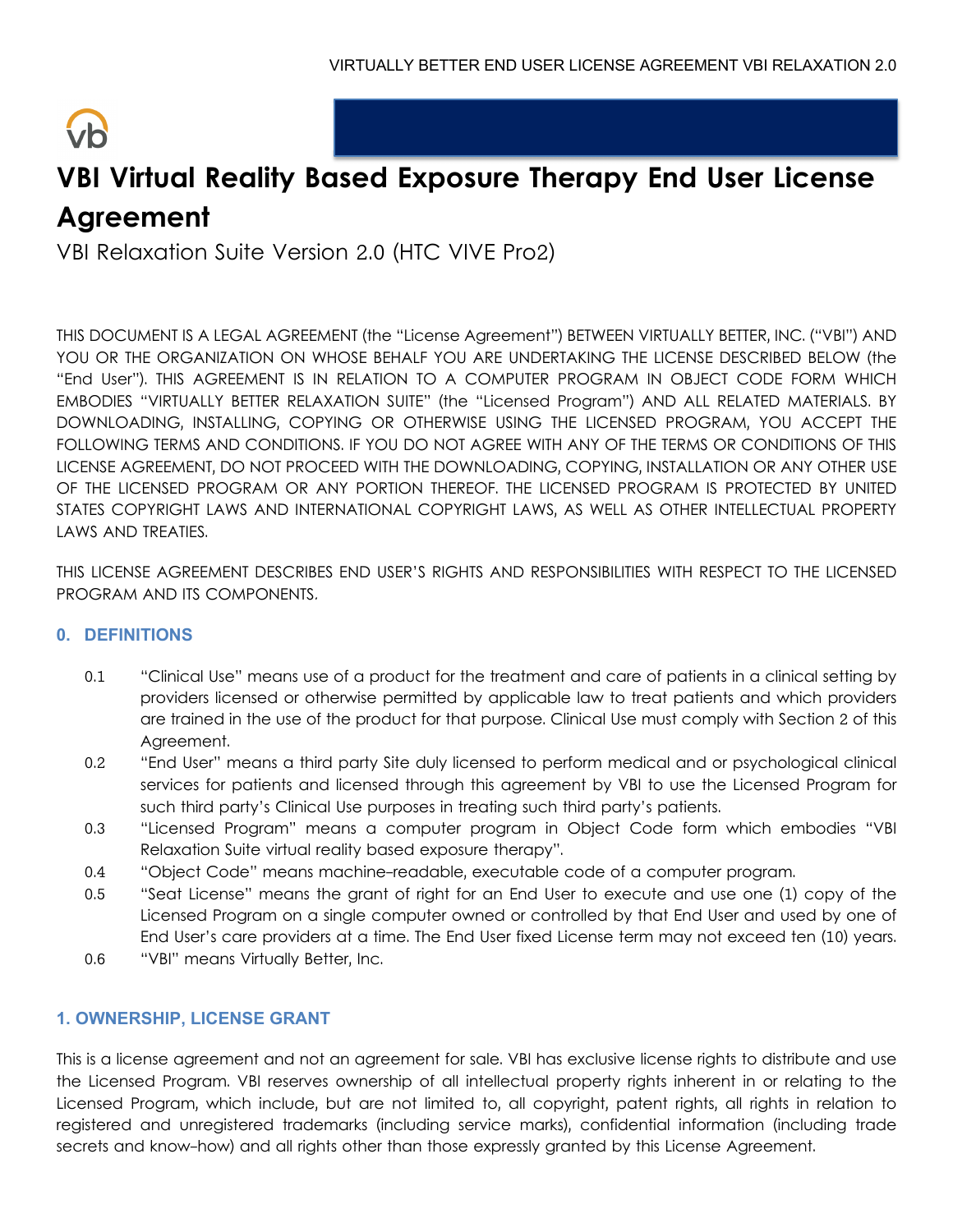User License. Subject to the payment of the fee required and subject to the terms and conditions of this License Agreement, we grant to the End User a limited, non-transferable, non-assignable, non-sublicensable, and nonexclusive and revocable license for Designated User(s) (as defined below) within End User organization to use Licensed Program on hardware approved or sold to the End User by VBI. End User may be licensed to install or use a SINGLE SEAT of the Licensed Program on hardware not explicitly provided or approved by VBI, however, VBI does not warrant the functionality on hardware not sold by VBI. "Designated User(s)" shall mean End User employee(s) acting within the scope of their employment, acting on End User's behalf, or for whom End User have purchased a license. "Additional User(s)" may be enumerated separately as part of a purchase agreement executed in conjunction with this license.

End User may not publish, distribute, extract, re-utilize, or reproduce any part of VBI Products in any material or form (including photocopying or storing it in any medium by electronic means) other than in accordance with the limited use license set out in these End User Licensing Agreement or as permitted by the United States Copyright Act. Except as expressly provided herein and the copyright notice, we grant no rights to you under any patents, copyrights, trademarks, trade secrets or any other proprietary rights. Notwithstanding the foregoing, VBI does not own the original personal information that Users input into VBI products.

#### **2. CLINICAL USE**

The Clinical Use of the Licensed Program by the End Users must comply with applicable United States laws and regulations, as well as the laws and regulations in the countries in which the Licensed Program will be used, governing medical devices intended for human use, including but not limited to 21 C.F.R. Part 812 and laws and regulations concerning registration and results reporting for clinical trials of medical devices promulgated under the Food and Drug Administration Amendments Act of 2007.

The End User must obtain informed consent from their patients before using the Licensed Program. The informed consent must contain language specific to the use of virtual reality for exposure thereby, such as:

"I understand that this treatment is a relatively new method for conducting exposure therapy. Using virtual reality environments might involve wearing a head-mounted display, which is like a helmet with mini-television screens in front of my eyes. The purpose of the virtual environment is to help me feel as if I am really in the situation of which I am afraid or learning to cope with. Thus, virtual environments may elicit anxiety or other physical/emotional responses, which are consistent with the treatment I wish to receive and designed to help me overcome my fears or other identified problem areas.

I understand that it is possible to experience transient adverse side effects from virtual environments, including motion sickness, disorientation, and dizziness. I agree to inform my psychologist if I experience such side effects and wait until I am no longer experiencing any such effects before beginning other activities, such as operating a motor vehicle. A very small portion of the population may experience epileptic seizures when viewing certain kinds of flashing lights or patterns that are commonly present in daily activities. Such people also may experience seizures while using the head-mounted display. I agree to inform my psychologist of any past epileptic activity, as this may affect their professional judgment about utilizing the virtual environments as part of my child's planned treatment."

#### **3. RESTRICTIONS**

The End User's use of the Licensed Program is subject to the following: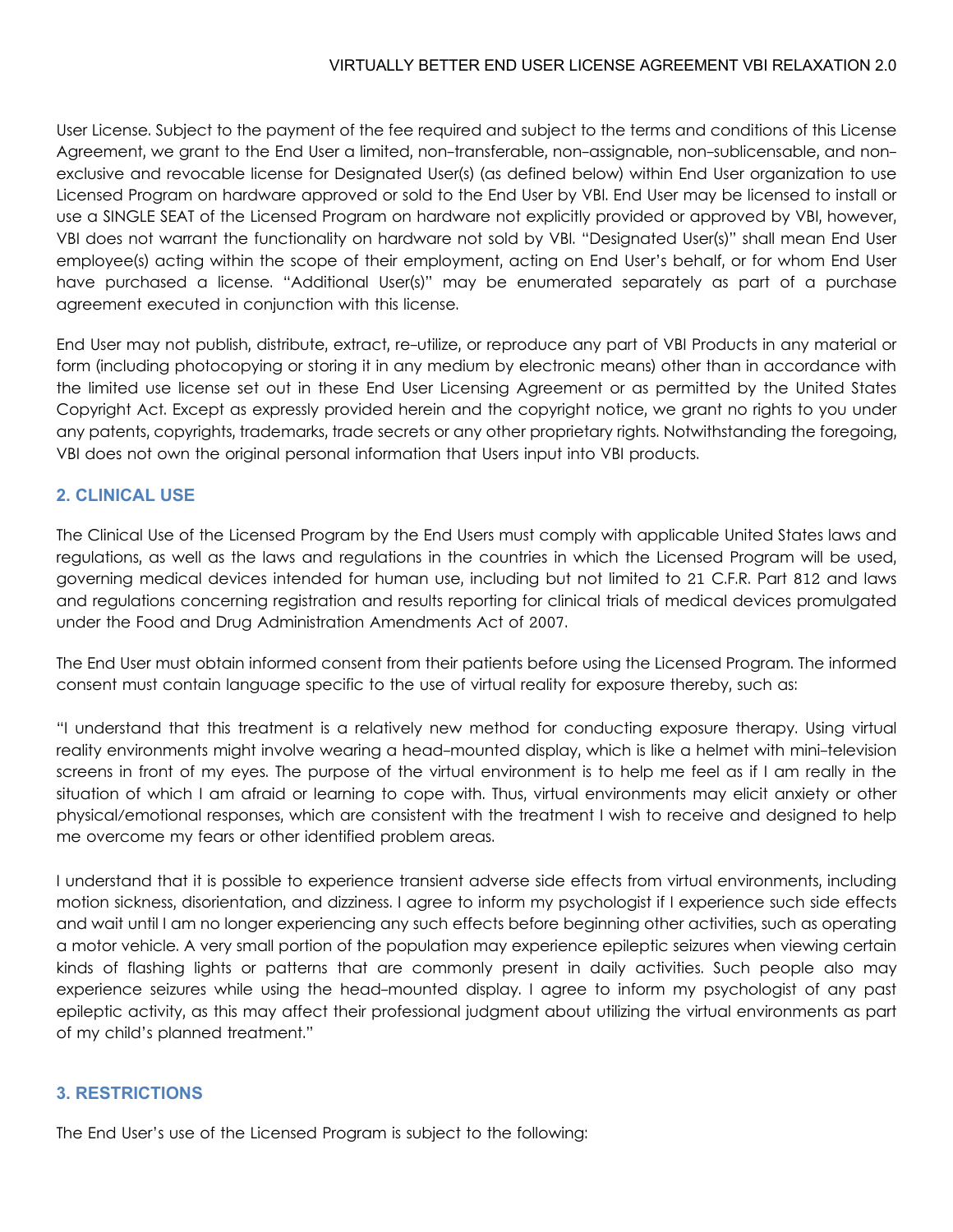End User must agree not to duplicate, provide, or otherwise make available the Licensed Program or any other material provided in support of the Licensed Program, including but not limited to documentation and the Licensed Program Object Code, in any form, to any person, party, or entity other than disclosure by End User to its employees and consultants to the extent that such disclosure is reasonably necessary to End User's use of the Licensed Program. End User must agree not to reverse engineer, decompile or disassemble the Licensed Program or otherwise attempt to derive the source code. End Users shall not use the Licensed Program to provide services to third parties whether by way of time-share, hosted services or other methods by which such third parties benefit from the use of the Licensed Program, other than the Clinical Use of the Licensed Program on End Users' patients at the Sites as applicable.

Notwithstanding the foregoing limited license grant, End User must acknowledge that certain components of the Licensed Program may be covered by so-called "open source" software licenses ("Open Source Components"), which means any software licenses approved as open source licenses by the Open Source Initiative or any substantially similar licenses, including without limitation any license that, as a condition of distribution of the software licensed under such license, requires that the distributor make the software available in source code format. VBI shall agree to provide a list of Open Source Components for a particular version of the Licensed Program upon End User's request. End User shall agree to comply with the applicable terms of such licenses and to the extent required by the licenses covering Open Source Components, the terms of such licenses will apply in lieu of the terms of the license agreement with the End User. To the extent the terms of the licenses applicable to Open Source Components prohibit any of the restrictions in this license agreement with the End User with respect to such Open Source Component, such restrictions will not apply to such Open Source Component. To the extent the terms of the licenses applicable to Open Source Components require VBI to make an offer to provide source code or related information in connection with the Licensed Program, such offer is hereby made. Any request for source code or related information should be directed by the End User only to (VBI DIRECTOR OF SALES). End User acknowledges receipt of notices for the Open Source Components for the initial delivery of the Licensed Program.

License to VBI. End User grants to VBI without charge the right to use, copy, modify and create derivative works of any and all suggestions, improvements, data, feedback, corrections and other information and contributions provided by End User to VBI regarding the Licensed Program; such use by VBI to be for the purpose of (i) improving the operation, functionality or use of VBI's existing and future software and products and (ii) publishing aggregated statistics about software quality, provided that no data in any such publication can be used to specifically identify the End User without prior written consent. End Users shall remove from the results prior to sending to VBI all information that may identify individual patients, including without limitation, all of the following data elements: patient name, contact information, medical record number, any personal information such as social security number or driver's license, photographs or other unique identifies including those found at http://www.oshpd.ca.gov/Boards/CPHS/HIPAAIdentifiers.pdf. Any information sent to VBI shall not be considered confidential or secret information of the End User.

End User acknowledges that VBI does not engage in the practice of any health or behavioral healthcare profession and its offer of software is not intended to or constitute the practice of any healthcare profession. VBI's software products or electronic tools or systems may be used by licensed providers to assess and treat their patients pursuant to the exercise of the provider's independent professional judgement. Use of VBI products or systems by unlicensed individual's constitutes a breach of the EULA, and VBI disclaims all liability for use of VBI products or systems in such circumstances. VBI products are also not to be used for health emergencies, and VBI disclaims all liability for use of our products or systems in connection with such emergencies.

# **4. TERMINATION**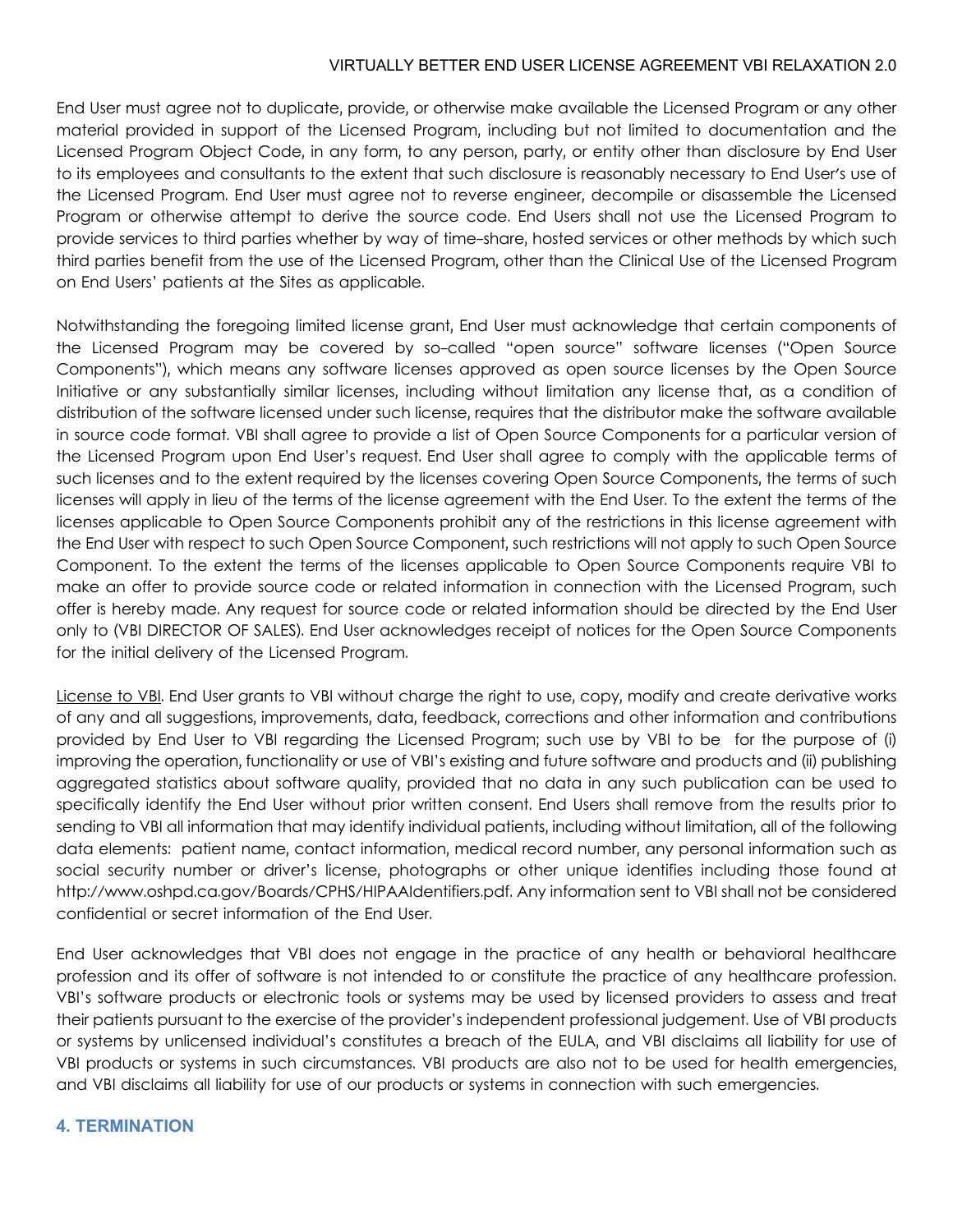In case of termination of this Agreement the obligations of the End User to VBI required under Section 3 (Restrictions); 5 (Warranty); 6 (Indemnification); and 7 (Insurance) of this Agreement shall continue. Upon termination End User shall immediately deliver to VBI or destroy all copies of the Licensed Program. In the event of termination or expiration of the licensing agreement, VBI will have no obligations to End User under the End User License Agreement.

## **5. WARRANTY AND LIMITATION ON DAMAGES**

The licensed program is furnished to end user as-is. VBI makes no representations or warranties, express or implied. By way of example, but not limitation, VBI makes no representations or warranties of merchantability or fitness for any particular purpose, or that the use of the licensed program components or documentation will not infringe any patents, copyrights, trademarks or other rights.

Nothing in this Agreement shall be construed as:

- 1 a warranty or representation that anything made, used, sold or otherwise disposed of under any license granted in this Agreement is or will be free from infringement of patents, copyrights and trademarks of third parties;
- 2 a warranty or representation that the Licensed Program will operate uninterrupted or error free;
- 3 conferring rights to VBI to use in advertising, publicity or otherwise, the name of End User or of its employees or subsidiaries; or
- 4 conferring rights to End User to use in advertising, publicity or otherwise, the name, logo, trademark, or symbol of VBI, its affiliates, or employees.

Notwithstanding anything to the contrary contained herein, to the maximum extent permitted by law, in no event will VBI be responsible for any incidental, consequential, indirect, special, punitive, or exemplary damages of any kind, including damages for lost goodwill, lost profits, lost business or other indirect economic damages, whether such damages arise from claims based upon contract, negligence, tort (including strict liability) or other legal theory, resulting from a breach of any warranty or any other term of this agreement, and regardless of whether VBI was advised or had reason to know of the possibility of such damages in advance.

The licensed program is not designed, intended, or authorized for use in any type of system or application in which the failure of the system or application could create a situation where personal injury or death may occur (e.g., medical systems, life-sustaining or life-saving systems).

#### **6. IDEMNIFICATION**

End User must agree to defend, indemnify and hold harmless VBI and its officers, shareholders, directors, professional staff, employees and agents and their respective successors, heirs and assigns (the "Indemnitees"), against all liability, demand, damage, loss, or expense incurred by or imposed upon the Indemnitees or any one of them in connection with any claims, suits, actions, demands or judgments arising out of any theory of product liability (including but not limited to, actions in the form of tort, warrantee, or strict liability) for death, personal injury or illness (whether mental or physical), or property damage arising from End User's use, or other disposition of the Licensed Program, or a breach of this Agreement.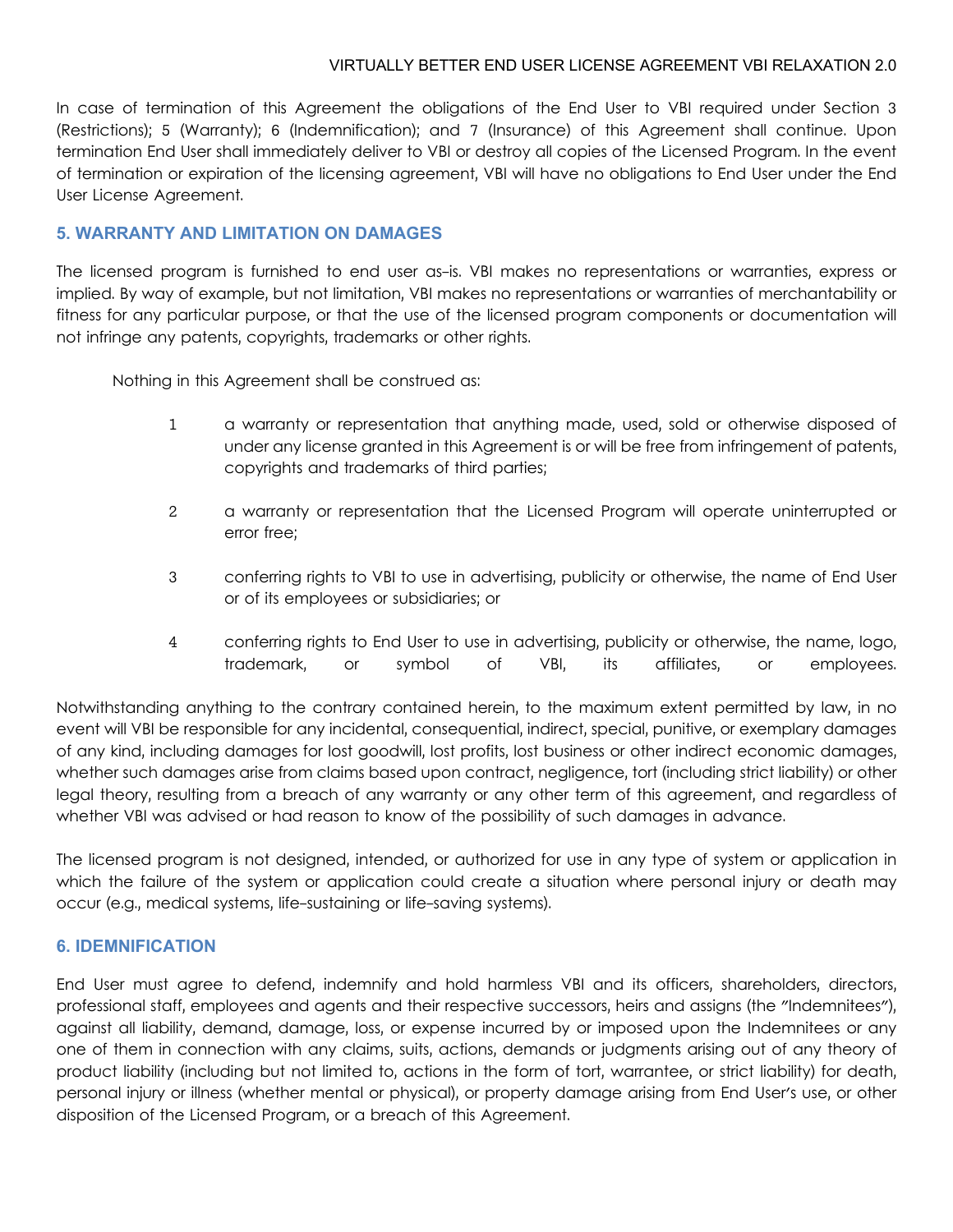End User must also agree, at its own expense, to provide attorneys reasonably acceptable to VBI to defend against any actions brought or filed against any of the Indemnitees with respect to the subject of indemnity contained herein, whether or not such actions are rightfully brought. To the extent that any proposed settlement directly affects VBI, End User shall obtain the approval of VBI before finally agreeing to such settlement proposal, which consent shall not be unreasonably withheld.

#### **7. HARDWARE LIMITED WARRANTY**

VBI warrants that for a period of ninety (90) days from the date of shipment from Us: (i) the media on which the Software is furnished as well as all peripheral devices provided by US will be free of defects in materials and workmanship under normal use.

This limited warranty extends only to You as the original licensee. Your exclusive remedy and the entire liability of VBI and its suppliers under this limited warranty will be, at Our option, repair, replacement, or refund of the Hardware if reported (or, upon request, returned) to the party supplying the Hardware to You.

# **8. LIMITATION OF LIABILITIES**

In no event shall VBI's or its suppliers' liability to You, whether in contract, tort (including negligence), or otherwise, exceed the price paid by You. You agree that the foregoing limitations shall apply even if the above stated warranty fails of its essential purpose.

#### **9. INSURANCE**

End User must at its sole cost and expense, procure and maintain in effect a comprehensive general liability policy of insurance in single limit coverage of not less than One Million U.S. Dollars (\$1,000,000) per incident and Two Million U.S. Dollars (\$2,000,000) annual aggregate for death, bodily injury or illness (whether mental or physical) and Two Hundred Thousand U.S. Dollars (\$200,000) annual aggregate in property damage. Such comprehensive general liability insurance shall provide (i) product liability coverage and (ii) broad form contractual liability coverage for End User's indemnification. Each such policy of insurance shall name VBI as an additional insured and shall provide for not less than thirty (30) days prior written notice before any cancellation or material change in coverage shall be effective. A Certificate evidencing the current, comprehensive general liability policy herein defined shall be delivered to VBI within thirty (30) days of the Effective Date. End User shall maintain such insurance for so long as End User is using the Licensed Program if the insurance is a claims made policy and for term of the End User's license agreement plus five (5) years if the insurance is not a claims make policy. Notwithstanding anything to the contrary above, End Users that are government entities are permitted to use their program of self-insurance, rather than meet the insurance requirements as set forth above.

The minimum amounts of insurance coverage required under Section 7 shall not be construed to create a limit of End User's liability with respect to its indemnification in Section 6 of this Agreement.

# **10. VERIFICATION**

VBI or a certified auditor acting on VBI's behalf, may, upon its reasonable request and at its expense, audit End User with respect to the use of the Licensed Program. Such audit may be conducted by mail, electronic means or through an in-person visit to End User installation site. Any such in-person audit shall be conducted during regular business hours at End User facilities and shall not unreasonably interfere with End User business activities. VBI shall not remove, copy, or redistribute any electronic material during the course of an audit. If an audit reveals that End User are using the Licensed Program in a way that is in material violation of the terms of the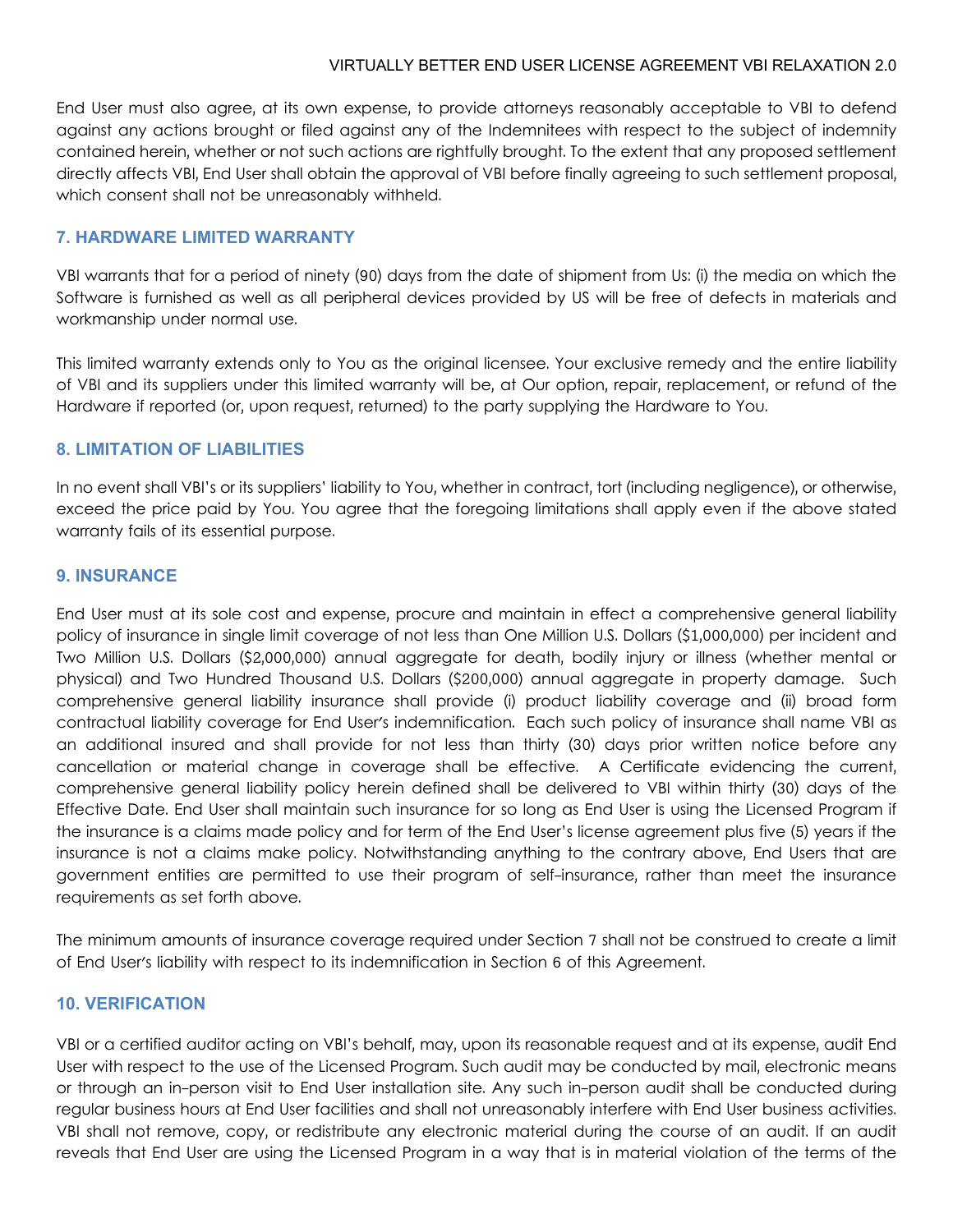License Agreement, then End User shall pay VBI reasonable costs of conducting the audit. In the case of a material violation, End User agree to pay VBI any amounts owing that are attributable to the unauthorized use. In the alternative, VBI reserves the right, at our sole option, to terminate the licenses for the Licensed Program.

# **11. THIRD PARTY LICENSED PROGRAM**

Installed configurations of the Licensed Program may provide menu links to third party applications, libraries or code (collectively "Third Party Licensed Program"). Third Party Licensed Program does not comprise a licensed part of the Licensed Program. In some cases, access to Third Party Licensed Program may be included along with the Licensed Program delivery as a convenience, or in conjunction with a support agreement. Licensee acknowledges that use of any Third Party Licensed Program may be covered by the owners' respective license agreements or restrictions.

#### **12. PAYMENT AND TAXES**

Unless other terms are specifically agreed to and included by Us, all payments under this License Agreement are due immediately upon delivery or installation of the Licensed Program. If indicated below, within thirty (30) days of the date We provide an invoice to End User by mail or email.

#### **13. SUPPORT AND UPDATES**

End User is not entitled to any support for the Licensed Program under this License Agreement. All support must be purchased separately and will be subject to the terms and conditions contained in the purchased support agreement. End User is entitled to receive minor version updates to the Licensed Program (i.e. versions identified as follows (X.Y, X.Y+1). End User are not entitled to receive major version updates (i.e. X.Y, X+1.Y) or bug fix updates to the Licensed Program (X.Y.Z, X.Y.Z+1), unless purchased independently of this license or covered under a purchased support agreement.

#### **14. MISCELLANEOUS**

Applicability. The license granted herein applies only to the version of the Licensed Program available when purchased in connection with the terms of this License Agreement. Any previous or subsequent license granted to End User for use of the Licensed Program shall be governed by the terms and conditions of the agreement entered in connection with purchase of that version of the Licensed Program.

Controls. End User agrees that End User will comply with all applicable laws and regulations with respect to the Licensed Program. The Licensed Program, including technical data, is subject to U.S. export control laws, including the U.S. Export Administration Act and its associated regulations, and may be subject to export or import regulations in other countries. Customer agrees to comply strictly with all such regulations and acknowledges that it has the responsibility to obtain licenses to export, re-export, or import Licensed Program.

Identification. End User agree to be identified as a customer of ours and End User agree that We may refer to End User by name, trade name and trademark, if applicable, and may briefly describe End User business in our marketing materials and web site.

Assignment. End User may not assign this License Agreement without Our prior written consent, which will not be unreasonably withheld. This License Agreement will inure to the benefit of Our successors and assigns.

Completeness. End User acknowledges that this License Agreement is complete and is the exclusive representation of our agreement. No oral or written information given by Us or on our behalf shall create a